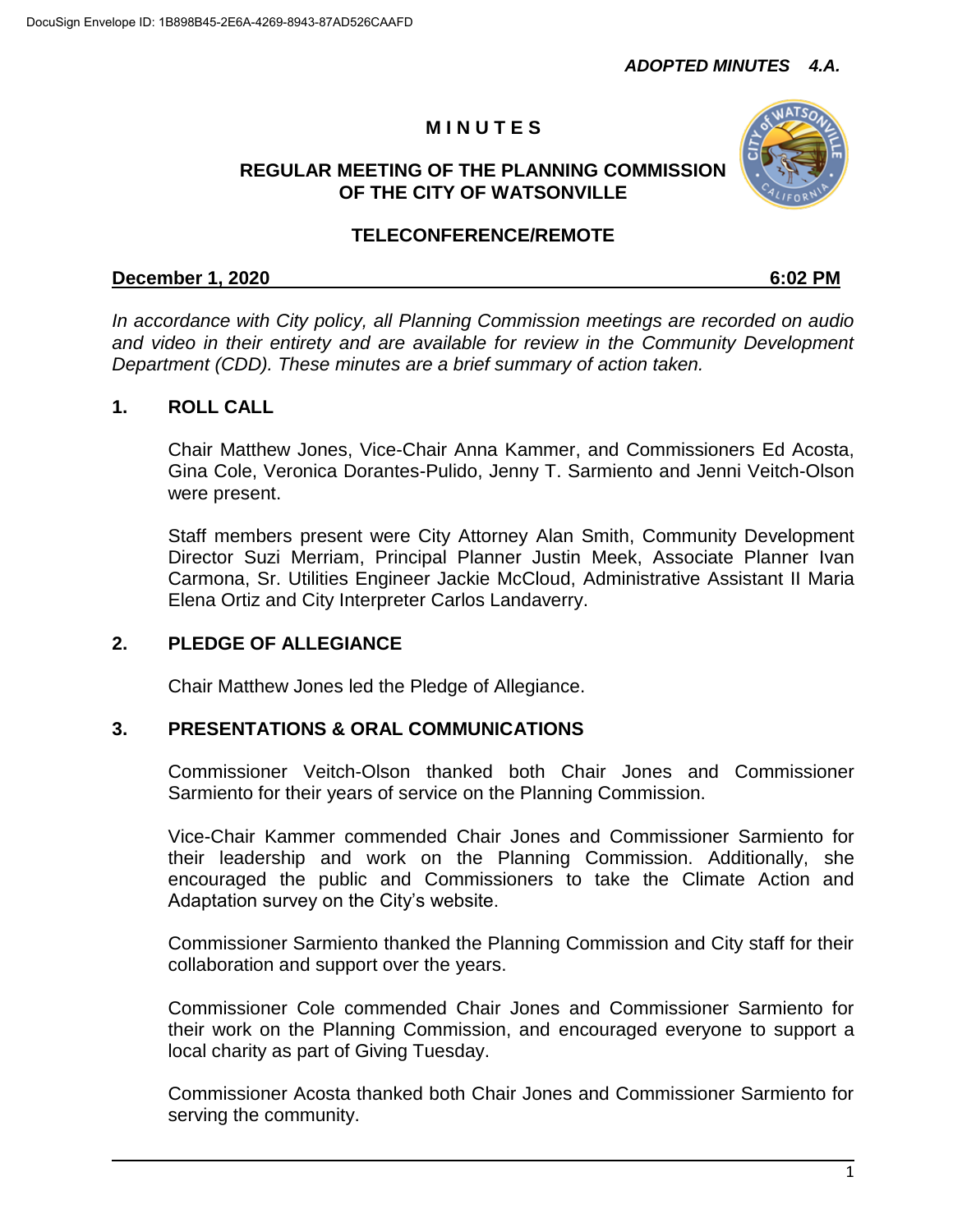Commissioner Dorantes-Pulido also commended Chair Jones and Commissioner Sarmiento for their work and wished them luck on their future endeavors.

Chair Jones spoke about his experience while serving on the Planning Commission. He thanked the Commissioners he worked with, both past and present, and City staff for their work and support throughout the years.

### **A. PRESENTATION TO PLANNING COMMISSION ON INFORMATION AVAILABLE TO THE PLANNING COMMISSION**

Presentation was given by Community Development Director Suzi Merriam.

Chair Jones thanked Director Merriam for her presentation and encouraged the rest of the Planning Commission to read the City Charter.

In answering Vice-Chair Kammer, Director Merriam stated that the General Plan usually gets updated every 20 to 30 years.

## **4. PUBLIC HEARINGS**

**A. AN APPLICATION FOR A SPECIAL USE PERMIT WITH DESIGN REVIEW, LOT CONSOLIDATION AND ENVIRONMENTAL REVIEW (APPLICATION NO. 7) TO ALLOW THE CONSTRUCTION OF A NEW 9,884± SQUARE FOOT AUTOMOTIVE RESTORATION SHOP LOCATED AT 140 GROVE STREET (APN 017-252-25 & -26), FILED BY RON GORDON, APPLICANT, ON BEHALF OF HANK WEMPE, PROPERTY OWNER**

## **1) Staff Report**

The staff report was given by Associate Planner Ivan Carmona.

## **2) Planning Commission Clarifying & Technical Questions**

Associate Planner Carmona answering questions from Commissioner Cole regarding the lot consolidation, project timeline, conditions of approval, parcel setbacks and parking.

## **3) Applicant Presentation**

Hank Wempe, applicant, introduced himself to the Planning Commission.

In answering Commissioners Veitch-Olson and Cole, Mr. Wempe gave an overview of his business and plans for the expansion.

## **4) Planning Commission Clarifying & Technical Questions**

None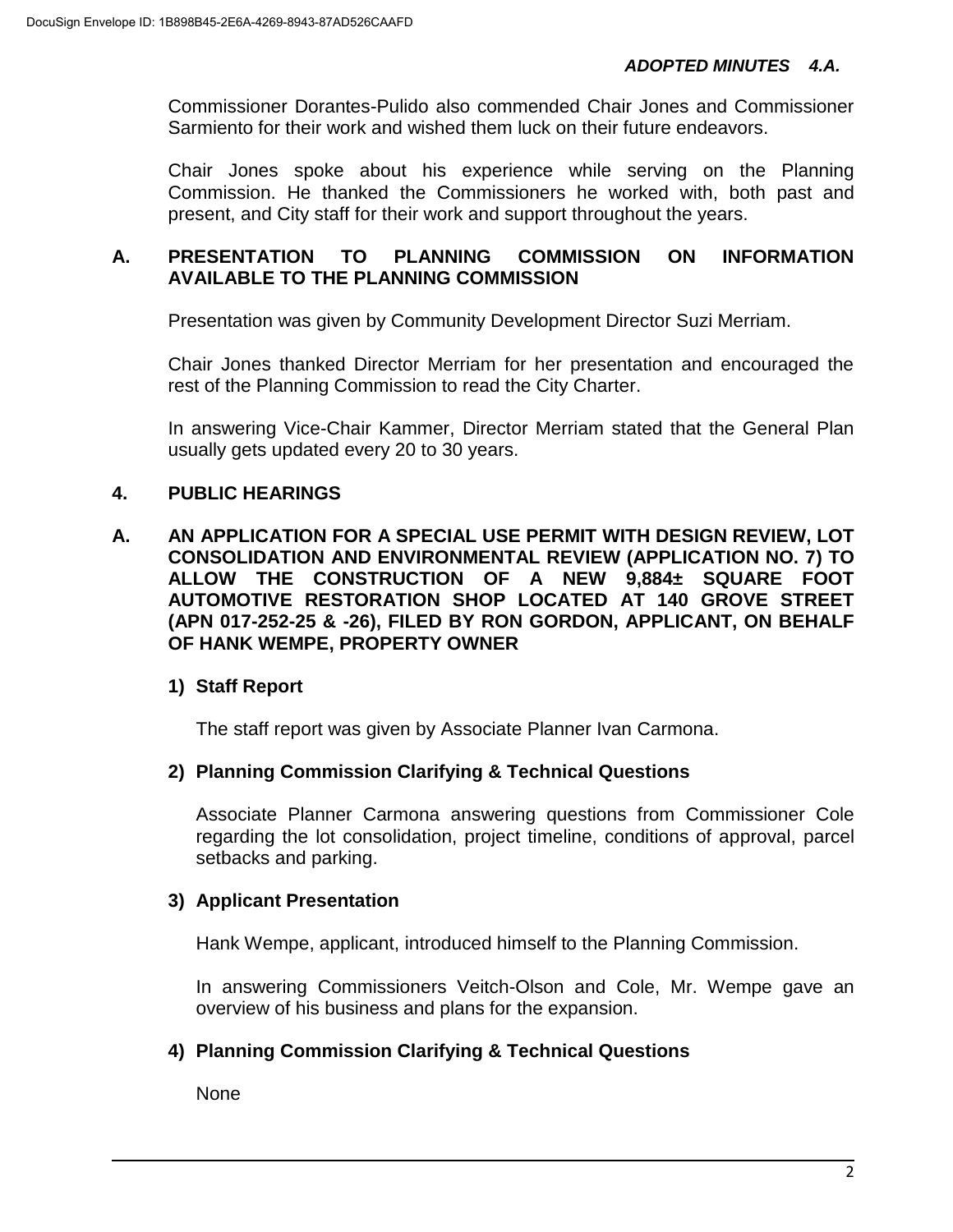## **5) Public Hearing**

Chair Jones opened the public hearing.

Hearing no comment, Chair Jones closed the public hearing.

## **6) Appropriate Motion(s)**

**MAIN MOTION:** It was moved by Vice-Chair Kammer, seconded by Commissioner Acosta, to approve the following resolution:

#### **RESOLUTION NO. 20-20 (PC):**

**RESOLUTION OF THE PLANNING COMMISSION OF THE CITY OF WATSONVILLE, CALIFORNIA, APPROVING A SPECIAL USE PERMIT WITH DESIGN REVIEW, LOT CONSOLIDATION, AND ENVIRONMENTAL REVIEW (APPLICATION NO. 7) TO ALLOW CONSTRUCTION OF A NEW 9,884± SQUARE-FOOT AUTOMOTIVE RESTORATION SHOP ON A 0.29± ACRE SITE LOCATED AT 140 GROVE STREET (APN 017-252-25 & -26)**

### **7) Deliberation**

In answering Commissioner Cole, Associate Planner Carmona stated that 12,000 square-feet of impervious surface will be created on the parcel and three drainage management areas onsite will drain storm water into the City's sewer system.

### **8) Chair Calls for a Vote on Motion(s)**

**MAIN MOTION:** The above motion carried by the following vote:

- AYES: COMMISSIONERS: Acosta, Cole, Dorantes-Pulido, Kammer, Sarmiento, Veitch-Olson, Jones NOES: COMMISSIONERS: None ABSENT: COMMISSIONERS: None
- **B. RECOMMENDATION TO CITY COUNCIL ON AN AMENDMENT TO CHAPTER 12.A ENVIRONMENTAL AND PUBLIC SAFETY OF THE WATSONVILLE 2005 GENERAL PLAN TO INCORPORATE THE LOCAL HAZARD MITIGATION PLAN BY REFERENCE INTO THE PUBLIC SAFETY ELEMENT OF THE GENERAL PLAN**

## **1) Staff Report**

The staff report was given by Sr. Utilities Engineer Jackie McCloud and Principal Planner Justin Meek.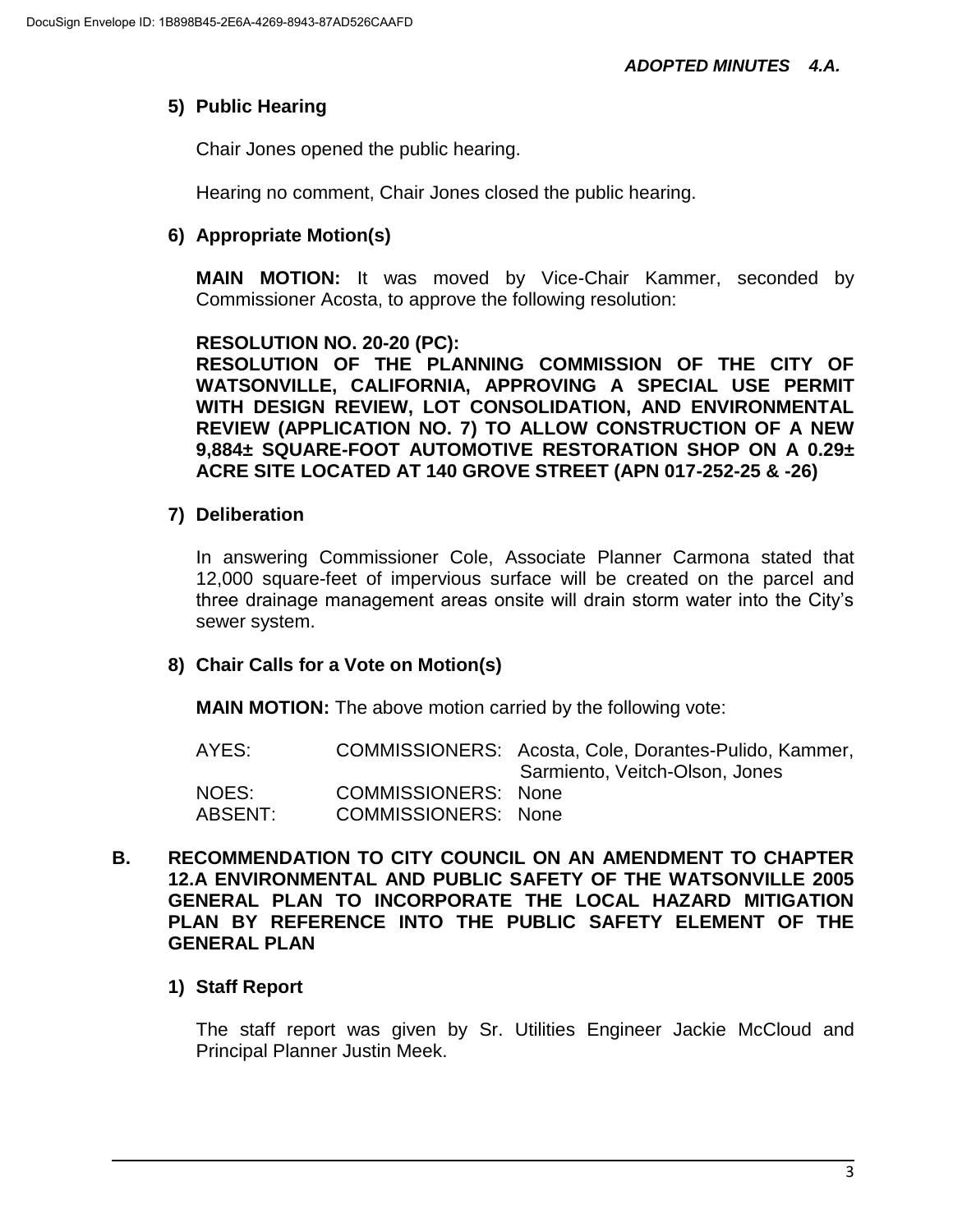### **2) Planning Commission Clarifying & Technical Questions**

In answering Commissioner Sarmiento, Sr. Utilities Engineer McCloud went over the communication tools they have implemented to keep the public informed in the event of a natural disaster.

Commissioner Cole thanked Sr. Utilities Engineer McCloud for all of her work on this project.

Sr. Utilities Engineer McCloud thanked Director Merriam and Principal Planner Meek for their collaboration on this project. She also made mention that this was a grant funded project that was fully funded by the State of California.

### **3) Public Hearing**

Chair Jones opened the public hearing.

Hearing no comment, Chair Jones closed the public hearing.

### **4) Appropriate Motion(s)**

**MAIN MOTION:** It was moved by Commissioner Cole, seconded by Commissioner Sarmiento, to approve the following resolution:

### **RESOLUTION NO. 21-20 (PC):**

**RESOLUTION OF THE PLANNING COMMISSION OF THE CITY OF WATSONVILLE, CALIFORNIA, APPROVING AN AMENDMENT OF THE SAFETY ELEMENT OF THE 2005 WATSONVILLE GENERAL PLAN TO INCORPORATE THE 2020 SINGLE JURISDICTION LOCAL HAZARD MITIGATION PLAN**

### **5) Deliberation**

In answering Commissioner Kammer's inquiry regarding the addition of communication strategies into the Local Hazard Mitigation Plan, Sr. Utilities Engineer McCloud stated that it may already be included in the Plan, but since the Plan is reviewed on an annual basis, they are able to update and add additional mitigation strategies as needed.

### **6) Chair Calls for a Vote on Motion(s)**

**MAIN MOTION:** The above motion carried by the following vote:

| AYES:   |                            | COMMISSIONERS: Acosta, Cole, Dorantes-Pulido, Kammer,<br>Sarmiento, Veitch-Olson, Jones |
|---------|----------------------------|-----------------------------------------------------------------------------------------|
| NOES:   | COMMISSIONERS: None        |                                                                                         |
| ABSENT: | <b>COMMISSIONERS: None</b> |                                                                                         |